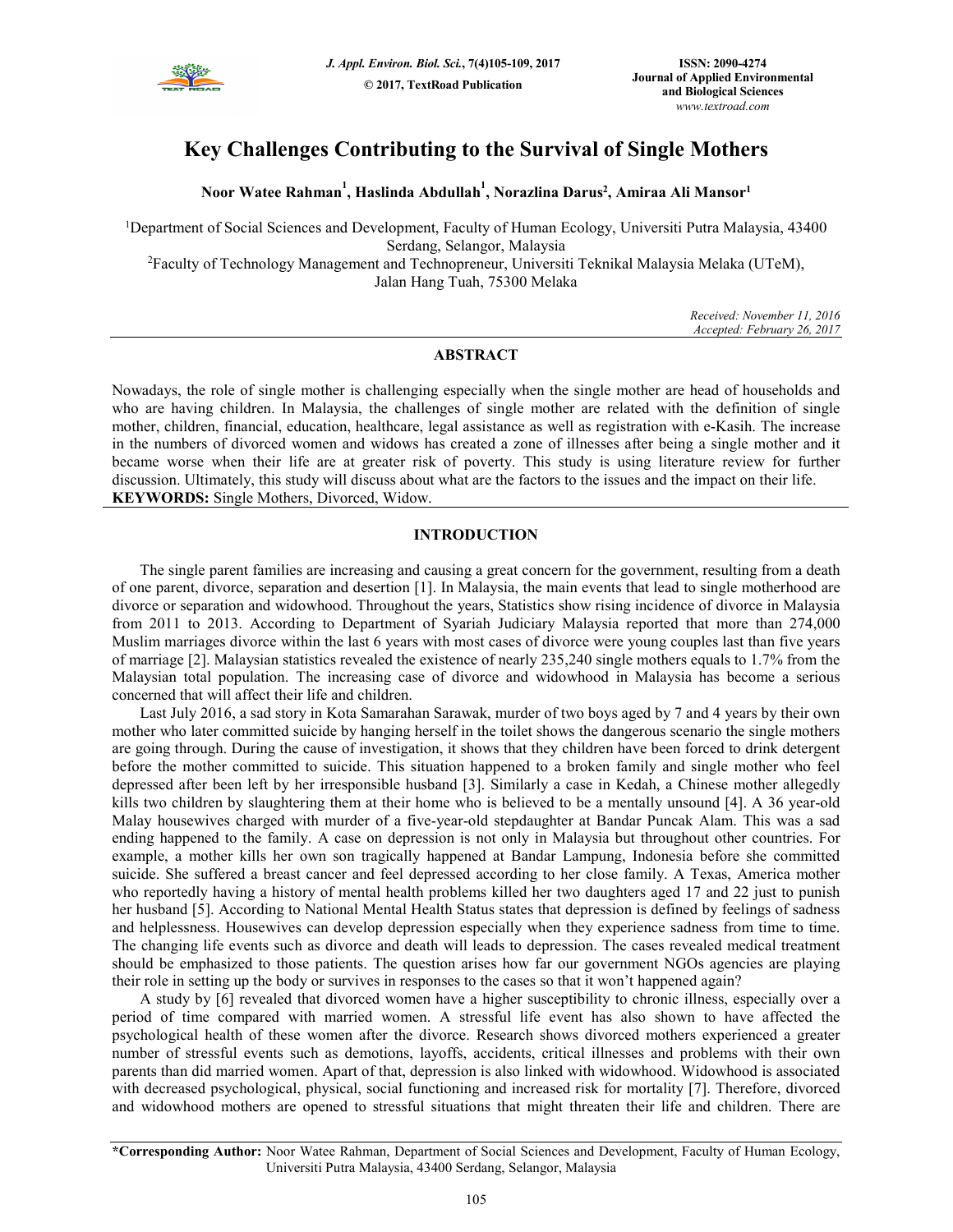certain incidences, we use to hear about parent abusing and killing own children in the mass media such as a father committed on sexual abusing the kids and the mother committed on murdering the kids too. Instinctively, men's are develop on sexual disorders but women are about on children and develop some disorders. The disorders are certainty towards children as a victim. As a result, mother who are depressed will project their sadness to the children.

This paper has come to the turning point to study the factor contributing to these issues and the challenges of the single mother in Malaysia. Although, our government and non-government organization are very much concerned of the problems facing the single mothers particularly on the financial aspect. Is it enough to cover the critical aspect of the single mothers such as issues on their mental health? How, we shall expect the single mother to perform better if this understanding are still negative to discuss and have a tendency to a bad consequences?

## **Overview Single Mothers in Malaysia**

In Malaysia, Ministry of Women, Family and Community Development are responsible on strengthening the family institution. Uniquely, this is the only Ministry handling the tasks on single mother participation. The Department of Women Development under the Ministry has play a role on addressing the problem faced by the single mother. Single father has not been emphasized as compared to single mother. This is due on the hard work of poor single mother that take into account to focus on their needs. Many studies have highlighted different definitions of the term single mother adopted by researcher and policy makers. However, no acceptable definition yet that defined the term single mother. The definition of single mother have brought the discussion on finding the right standard definition as women without children and grandparents who look after the grandchildren also considered as single mother. Before the standardized definition, the number of single mothers released by the Malaysian Census were around 800,000 single mothers.

Definition on single mothers in Malaysia now recognized by the government and already getting the Cabinet approval. After due recognition of single mothers in Malaysia, the 2010 Malaysian Census indicated that the number has been reduced to 235,000 single mothers. The definition on single mothers has been characterized and those who fulfil the criteria will be acknowledged as single mothers i) Women who are widowed or divorced, separated from their husbands; and are the main providers of their households; and having children who are not married and living in the same households ii) Women who are the main providers for the family but the husband are not capable to work because of terrible sickness having children who are not married and living in the same households iii) Single women who are main providers, obtain custody of someone else's children or having child out of wedlock. The acknowledgement of the single mother given by the Ministry of Women Family will perhaps give a clear understanding who is exactly known as single mother.

## **CHALLENGES ON SINGLE MOTHERS**

#### **Single Mothers Emotional and Behavioural Challenges**

Divorce or separation and widowhood are two main reasons lead to single motherhood in Malaysia [8]. Divorce comes about as a result of conflict in the families that eventually disrupt the tranquillity and mutual understanding at house. The happiness in the families has been taken away with the abnormalities of life, cracked, sadness and pain in the children's mind. In Malaysia, there are students who need to be help such as professional help due to psychological trauma of divorce family[9]. The most prevailing are emotional help where nobody would be interested to listen to them. The scenario becoming worse such as a bullying case. Last April 2016 in Pengkalan Chepa Kelantan, the victim sustained a fractured neck following the bullying incident at school. One case at Johor Bahru, a video recording of bullying incident involving a student have been uploaded on the Facebook showed a male student's slapping the victim while the other student recorded the scene. Research indicated that [10] sources of children behaviour problems comes from marital conflict and interruption. It indicates that family is the key system for the children behaviours. If this children are coming from a broken family, how this children going are these behave accordingly?

According to [11], children from single families were at significant risks for antisocial behaviour problems. Both teachers and parents reported a high problems for the children of divorce, single mother families including temper tantrums, fighting, bullying, cheating, lying and stealing. In Malaysia, single mothers have reported that their children have discipline problems those this indicate whether this has to do with their children being affected by single parenthood?

In [12] associated poor parenting with delinquent behaviours as the parents childrearing behaviour change to become less affectionate, less supervision and less able to control their children development. In [13] single mothers had a poor parenting skills compared to their married counterparts as a children become more dependent,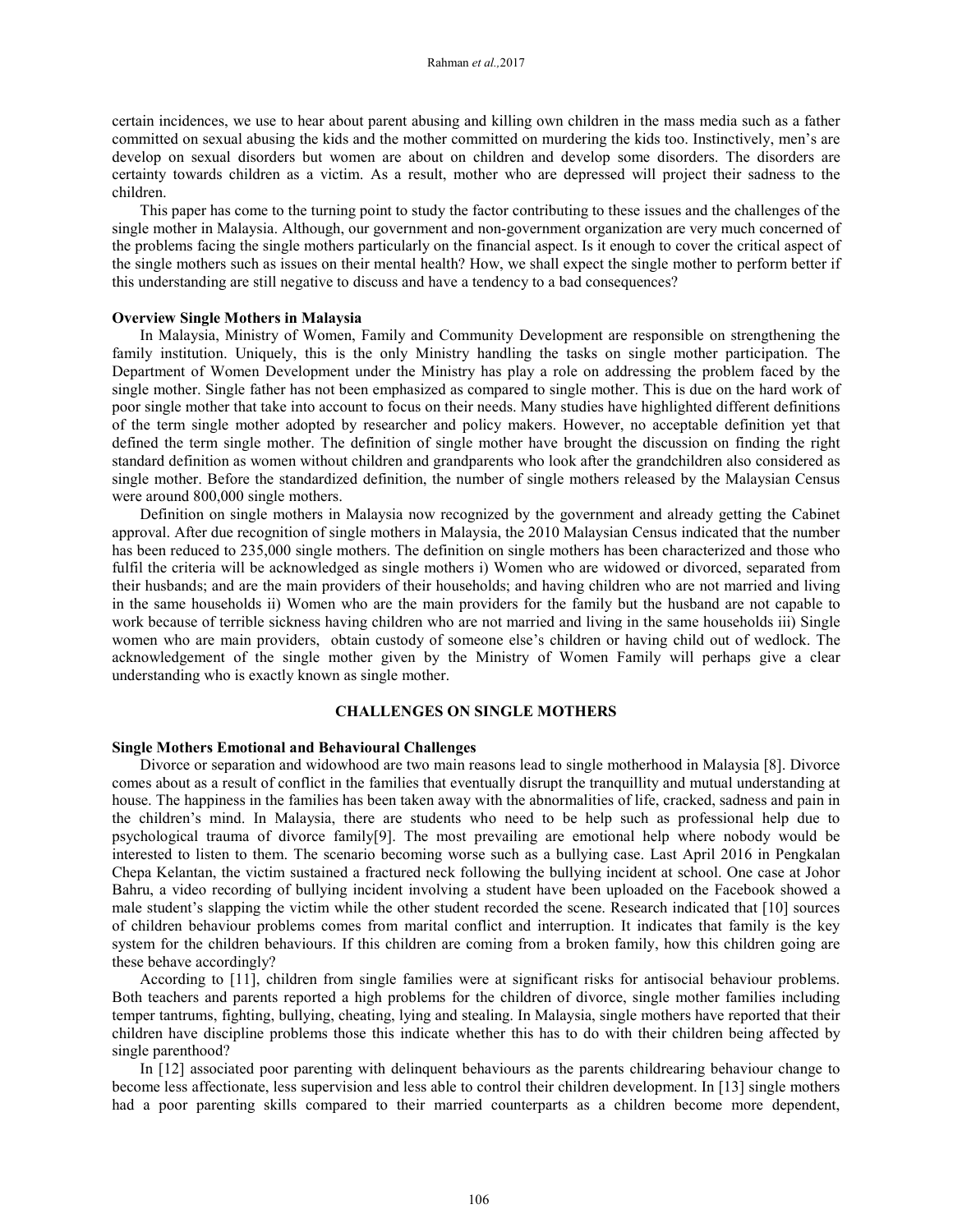disobedient, aggressive in the year following divorce. As mentioned in [14], separated or divorced mothers lived with loss of resources that as a result affected their life such as loss of partners, loss of wealth and loss of income. Those mothers who are living in poverty and no other resources. Therefore, there are other several departments offering several financial assistance to single mothers to alleviate their sufferings. Without this help, how would this single mother and children survive with a very challenging high costs of living? No support from the father to monitor the children behaviour this could be one of the result of children misbehaviour. A father attachment on the children will leads to a greater parenting styles to the children such as being the hero and role model in the family. As a result of this, children are becoming aggressive and no one could ever controlling them contrary to the father's support, children would become more aggressive in such away that they could not be controlled.

Research has shown that divorced parents are at greater risk for symptoms of depression than married parents[15-17]. Parental depressive have a greater risks for children to have an adjustment problems. The bad model parenting skills such as showing negative affect and poor coping strategies will generate a bad emotional transition to the children. A few cases in Malaysia revealed a poor living and strategies on handling depression by committing suicide and killing own family was a terrible conditions where people fails to face the difficulties in life. Moreover, lack of social interaction, no appetite, sleeping problems, mood changes, impairment in thinking and attempts suicidal [18]. Therefore, children are the most nearest to their family to get affected by these emotional disturbances.

A study by [29] revealed that the mother's sadness can make the children experience the same feelings. If the mother is happy, the children will also experience happiness. But if the mother is not happy, the children will also be affected. Children who are having conflict in life since they were kids their minds and behaviour will affected as well. Their emotional disturbances produced the unfinished business [19] family conflict, having history of abusive family, bad experience will shaped an insecure emotional feelings on the children's development. This is common on children's from single mothers families, for example the Muslim family in Kelantan reported that children from single families are prefer to stay with the grandparents as they received attention and love. The overwhelmed love and attention have spoiled the children. As a result, children are stubborn, being rude and wildly behave as they grows.

In [27]declared that depression is the 2nd cause of disability by the year 2020. Thus, the depression symptoms are more prevalence among women twice than men [20]. As a result, less of supervision and monitoring towards children may have an effect on parenting styles such as withdrawal by not giving so much attention and love or ignoring the existence of the children. Withdrawal of love and attention may affect the children development as the mothers have less attention and motivation to interact with their children than the mothers who are not experiencing symptoms of depression [21]. Depression symptoms would derive from this parental withdrawal. Therefore, children are feel abandoned and will find other ways to gain their life without the involvement of the mothers as the mothers were less involved with the children in divorced families rather than in 2-parent families. Less involvement, less supervision and less monitoring of the children may affect the way children's behave in class, school and probably involved with delinquency behaviour and discipline problems compared to children with two parents [22]. Delinquency behaviour is a negative attention produced by the children for getting the attention from the depressive mothers. Therefore, the depressive symptoms would affect the children being affected by single parenthood as higher the depressive symptom is associated with the quality of parenting.

#### **Single Mothers School Performance Challenges**

It is well known that single mothers are synonym living in poverty, financial hardships, social isolation when there is no social support and social stigma given by the society which in turn tense to be a negative impact on the social and academic adjustment [23]. For example; living the children without proper foods conditions and proper care will influences the child outcomes, especially their health. Taking less proper food will contribute to their poor school performance. There are poor families who just only survive with eating porridge and salts everyday because no money to buy a good food. It is sad to hear that some of this kids only eat chicken or meat once a year when comes to festive season. How we expect them to eat and live proper life if they lived in this difficulties conditions?

Most of the single parent families experience financial crises in their life. As for single mother, it turn out to be difficult situation after the death of the husband's especially to fulfil the basic needs. Moreover, single mothers considered to be poor compared to any other group which leads their children to stress [29]. As a result on this challenges, going to school needs finance to buy shoes, school uniform, bags, to pay school fees etc. Research shown that family income appears to be more strongly related to children's ability and achievement than to their emotional outcomes. With limited resource how would the single mother to fulfil all those needs? They cannot afford to buy and get what they want if they compare with their friends who able to get from their families. This would allow them less motivate to study and go to school because might feel inferior on themselves.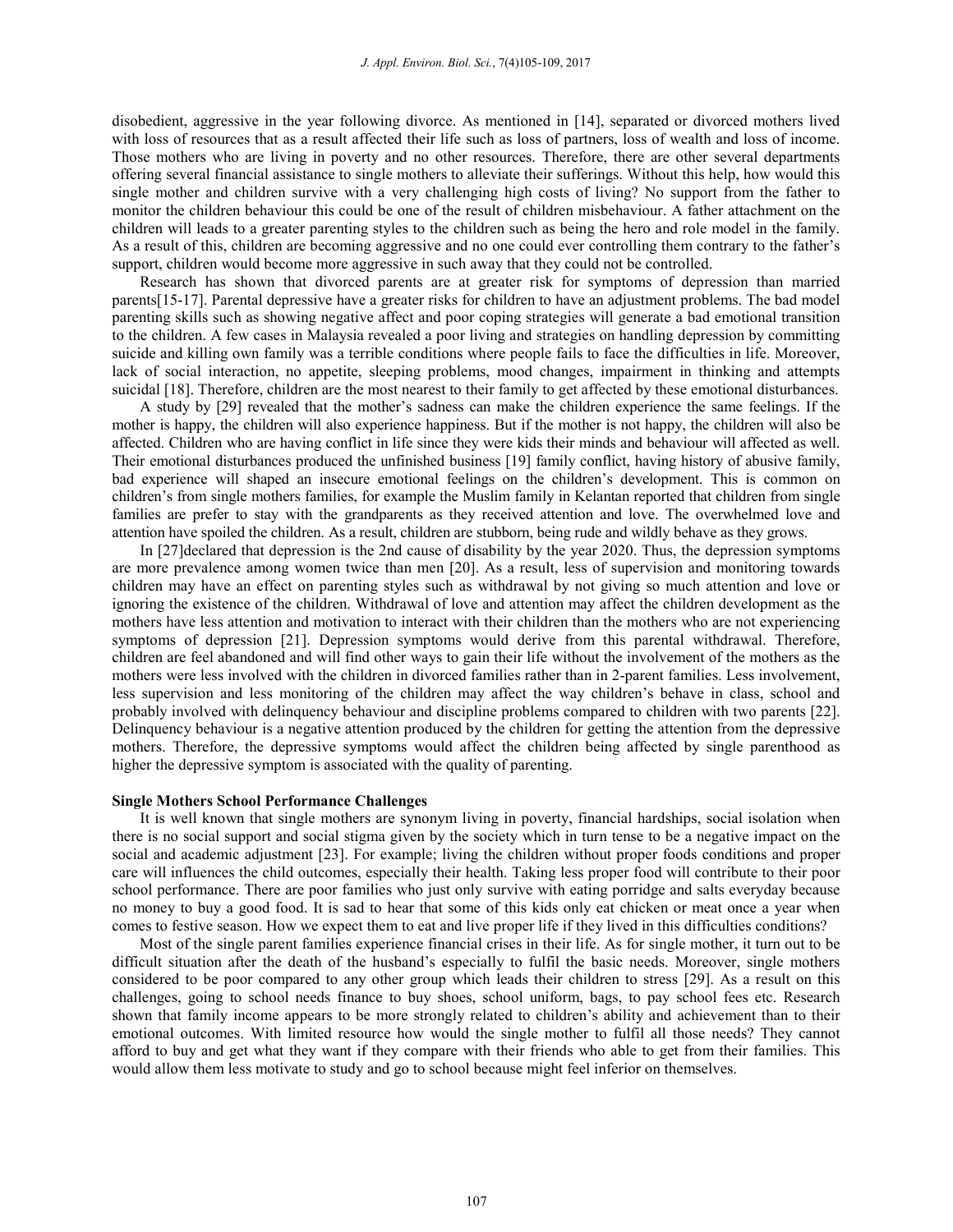## **Single Mothers Communications with Children Challenges**

A healthy parent should free from emotionally and physically sickness. Emotionally disturbances would be difficult to consult and to interact with their children properly. As a result into this, they would spend their time with their friends and peers would understand them more. Moreover, children and adolescents spending time in the afterschool hours has become a central concern of parents, researchers and policy makers to overcome these issues [25- 26]. It makes sense that when the children feels that they were not belongs to family and feels abandoned, they will spend more time with their peers. Therefore, they would go to other place find alternatives to release their stress and got potential risks they committed to immoral activities. If this single mother are not aware on this changes, it is going to be a serious illness among their children and to society as well?

## **CONCLUSION**

This paper emphasizes on the factor contributing to issues and the challenges of the single mother. Raising the children alone without any proper guardians give an impact to the children development. The scenario on the issue of single mother has to be evaluated holistically by the government, researchers, mass media and our society. There are many ways for the single mother to participate and to be involved with the society such as Single Mother Association, the registered and active society in Malaysia. Being in a group shows the sense of belongingness and this would help them to encounter their life into difficulties. Furthermore, a support group in collaboration with NGOs and single mother associations also can help the married couples in distress particularly those who are poor. The proper parenting and teaching styles should be applied and practice among single mothers, so that it will add the values to their life and children.

## **ACKNOWLEDGEMENT**

The authors would like to thank her committee advisory support of Universiti Putra Malaysia and Public Services Department Malaysia in completing this paper.

### **REFERENCES**

- 1. Kotwal, N. and B. Prabhakar, 2009. Problems faced by single mothers. Journal of Social Science, 21 (3): 197- 204.
- 2. Utusan Malaysia Online, 2016. Malaysia negarajandadanduda. Retrieved from http://spmodels.net/alqadri/6045/malaysia-negara-janda-dan-duda/.
- 3. Borneo Post Online, 2016. Address the root cause of broken marriages and single mothers. Retrieved from http://www.theborneopost.com/2016/07/24/address-the-root-cause-of-broken-marriages-and-single-mothers/.
- 4. The Star Online, 2015. Mother allegedly kills two children in Kedah. Retrieved fromhttp://www.thestar.com.my/news/nation/2015/12/01/kedah-mother-kills-two-children/.
- 5. Independent, 2016. Mother who killed her two daughters did so 'to punish her husband'. Retrieved from http://www.independent.co.uk/news/world/americas/mother-who-killed-her-two-daughters-did-so-to-punishher-husband-a7108141.html.
- 6. Sarah, K. and F.L. Spilman, 2006. Divorce leads to poor psychological and physical health in women. Retrieved from www.searchmother.com.
- 7. Stroebe, M.S., 1983. Who Suffers More? Sex Differences in Health Risks of the Widowed. Psychological Bulletin 93 (2): 279-301.
- 8. A. Hassan, 2011. Konflik. Universiti Tun Hussein Onn Malaysia Press, Johor.
- 9. Abdul Jalal, F.H., 2005. Family functioning and adolescent delinquency in Malaysia, PhD thesis. Iowa State University, USA.
- 10. Peterson, J.L. and N. Zill,1986. Marital Disruption, Parent-Child Relationship, and Behavior Problems in Children. Journal Marriage Family, 48: 295-307.
- 11. N. Zill, 2002. Happy, healthy, and insecure. Cambridge University Press.
- 12. McCord, J., 1982. A longitudinal view of the relationship between paternal absence and crime. In: Abnormal Offenders, Delinquency, and the Criminal Justice System (ed J.C. Gunn) pp.113-128. John Wiley and Sons, New Jersey.
- 13. Hetherington, E.C., 1981. Effects of divorce on parents and children. In:Nontraditional Families: Parenting and